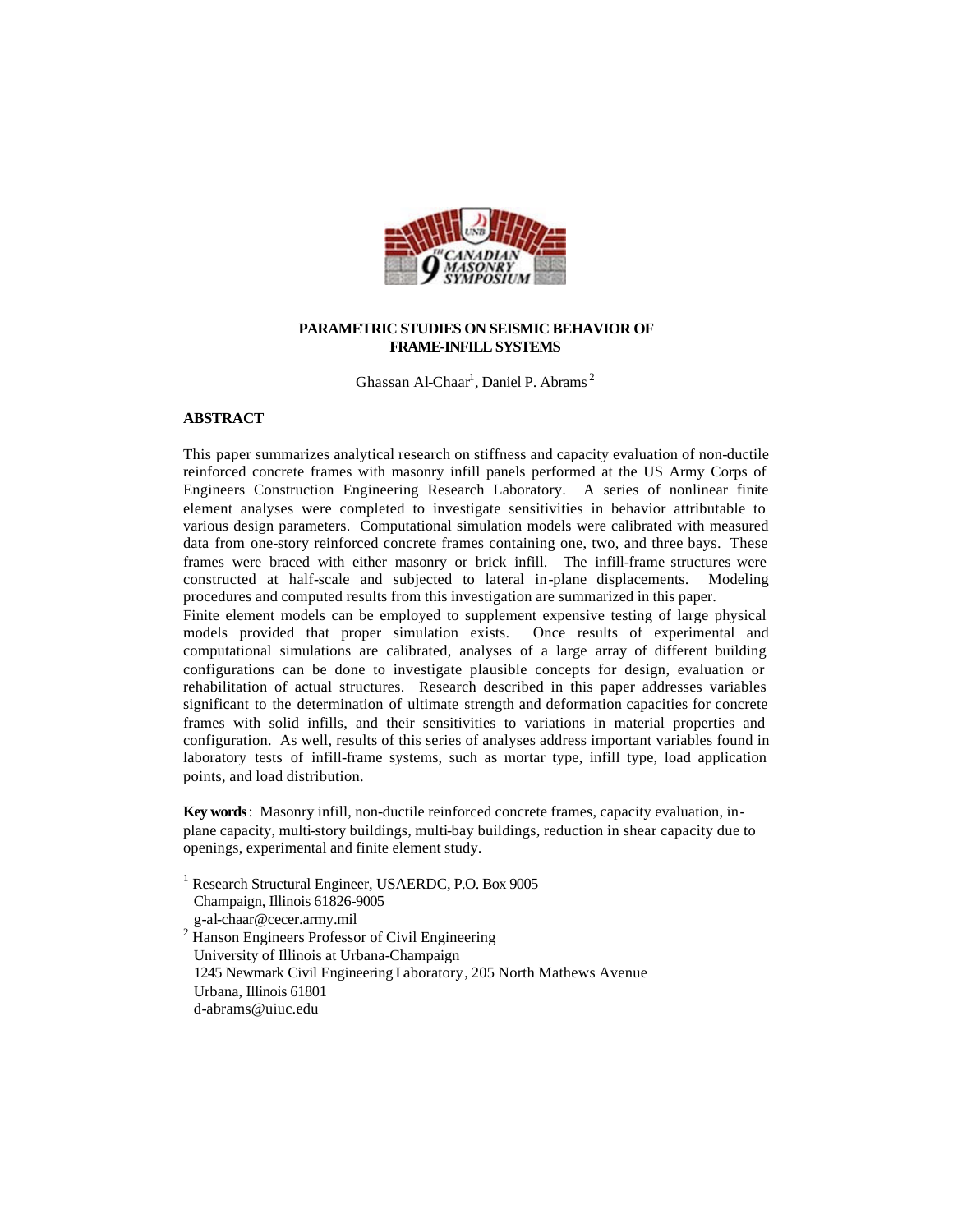#### **DESCRIPTION OF EXPERIMENTAL MODELS**

All test specimens used in this study consisted of a single story of single, double, or triple bay construction. One bare frame and four frames fully infilled were loaded monotonically to a maximum horizontal displacement of 127 to 152.4 mm (8.3%-10% drift). These tests were designed to study each specimen's load-deformation behavior with respect to yield deformation (i.e., up to the appearance of the first crack), ultimate strength, and residual strength under significant drift.

The design of all concrete frames was based on a prototypical structure of a typical dormitory at Castle Air Force Base, California. The building is a three-story reinforced concrete frame constructed in 1952. Its longitudinal frames were the basis for the specimen models. The prototype structures were constructed in accordance with ACI 318-51. Features distinguishing them from newer structures are:

- larger spacing distances between beam stirrups and column ties
- discontinuity in the bottom longitudinal reinforcement of the beam at the joints
- lower steel grade (40 ksi, 276 MPa)
- lower concrete compressive strength
- less stringent code requirements on reinforcement lap splice length and standard hooks
- placement of column reinforcement lap splices directly above floor slab.

Each half-scale model had a total height, from the bottom of the column to the top of the beam, of 1524 mm. Typical bay width was 1829 mm between column centerlines. Columns were 203 mm wide by 127 mm deep; a typical beam was 197 mm deep by 127 mm wide. Prototype and model parameters are shown in Table 1.

| Parameter           | Prototype                    | Model                         |
|---------------------|------------------------------|-------------------------------|
| Bay width           | 160 in. (406.4 cm)           | 80 in. (203.2 cm)             |
| Bay height          | 120 in. (304.8 cm)           | 60 in. (152.4 cm)             |
| Column depth        | 16 in. $(40.6 \text{ cm})$   | $8$ in. $(20.3$ cm)           |
| Column width        | 10 in. $(25.4 \text{ cm})$   | 5 in. (12.7 cm)               |
| Beam depth          | 15.5 in. (39.4 cm)           | 7.75 in. $(19.69 \text{ cm})$ |
| Beam width          | 10 in. (25.4 cm)             | $5$ in. $(12.7$ cm)           |
| Column longitudinal | $4 - 46$                     | $4 - 43$                      |
| reinforcement       | $(\rho = 0.0125)$            | $(\rho = 0.0125)$             |
| Column ties         | # 3 at 12 in. (30.5 cm)      | 6 gage at 6 in. (15.24 cm)    |
|                     | $(\rho = 0.0065)$            | $(\rho=0.0065)$               |
| Beam longitudinal   | 4-#6 top ( $\rho$ =0.012)    | 3-#3 top ( $\rho$ =0.012)     |
| reinforcement       | 2-#6 bottom ( $\rho$ =0.006) | 2-#3 bottom ( $\rho$ =0.0125) |
| Beam ties           | 9-#3 at 6 in. (15.2 cm)      | 6 gage at 3 in. (7.6 cm)      |
|                     | $(0=0.013)$                  | $(0=0.013)$                   |

|  | Table 1. Prototype and Model Parameters. |
|--|------------------------------------------|
|--|------------------------------------------|

Half-scale 57 mm x 63.5 mm x 127 mm bricks were cut from 102 mm x 63.5 mm x 203 mm standard brick units. Half-scale 102 mm x 102 mm x 279 mm concrete masonry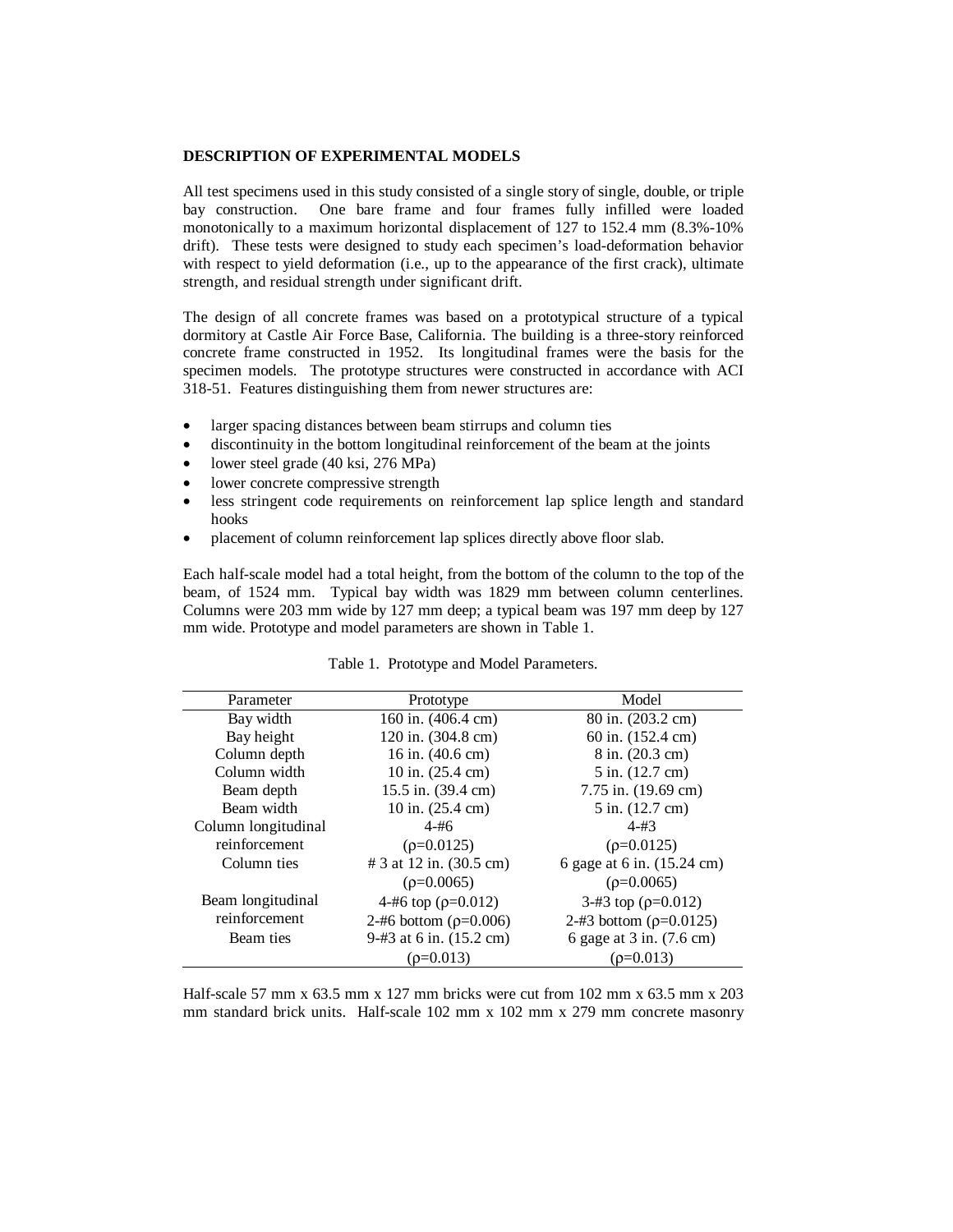units were cut from 102 mm x 203 mm x 406 mm standard concrete masonry units. In scaling the dimensions, special emphasis was given to the width and height of the units, not their length. The length was chosen to suit existing holes of the standard masonry units used to cut scaled units from. Concrete and brick wall panels were constructed in a running bond pattern with type N mortar used in all cases. These frames had a slenderness ratio ( $h_{wall}/t_{wall}$ ) of 13.9 for the CMU wall and 23.13 for the brick wall. The aspect ratios  $(h_{wall}/l_{wall})$  were 1.38 for all walls.

In-plane monotonic loading, stroke-controlled push-over tests were carried out to understand the post-elastic behavior of each model configuration as it was subjected to increasing drift ratios. The specimens were monotonically loaded to a maximum drift of approximately 10%, at a quasi-steady rate of 0.0422 mm per second.

The experimental program consisted of five models. Model 1 was a bare frame nonductile reinforced concrete frame. Model 2 was a one-bay R/C frame with CMU infill wall. Model 3 was similar to Model 2 except it had a brick infill wall. Model 4 was a two-bay frame with CMU infill, and Model 5 was a three-bay frame with brick infill. Mechanical properties of materials that characterize the experimental models are summarized in Table 2.

## **DESCRIPTION OF FINITE ELEMENT MODELS**

Finite element analyses were carried out for 25 models. In summary, 7 models were halfscale and 18 models were full-scale. Five of the half-scale models were performed for calibration with the experimental results; the full-scale finite element analyses were performed to account for specific variables such as the effect of out-of-plane loading on the in-plane capacity, and load applications. Two full-scale finite element base-models, one for brick infill and one for CMU infill, were designed to be triple-bay triple-story. Three stories were chosen because typical dormitory structures are three stories, and three bays were chosen so the model would consist of all combinations of bay confinements (corner, exterior, and center panels). The geometry and loading of the single-bay singlestory models are shown in Figure 1. The base is fixed in all directions at the bottom. The actuator force is applied as a distributed load on one end of the beam for all models except two that were intended to study the difference in the capacity of the base models under one end-point load and several joint-point loads at each floor.

All models were created and executed using the ANSYS program (1998). The various configurations of bare and infilled reinforced concrete frames were subjected to in-plane loading until structural failure occurred. The analyses used non-linear material behavior for all the real physical components. The reinforcing bars included elastic-plastic material behavior. Note the reinforcing bars are included explicitly in the model, and not averaged across a section of the frame. The concrete, mortar, CMU infill, and brick infill elements used material failure surfaces that accounted for material tensile failure and compressive material crushing. The material behavior also included shear transfer for cracked material.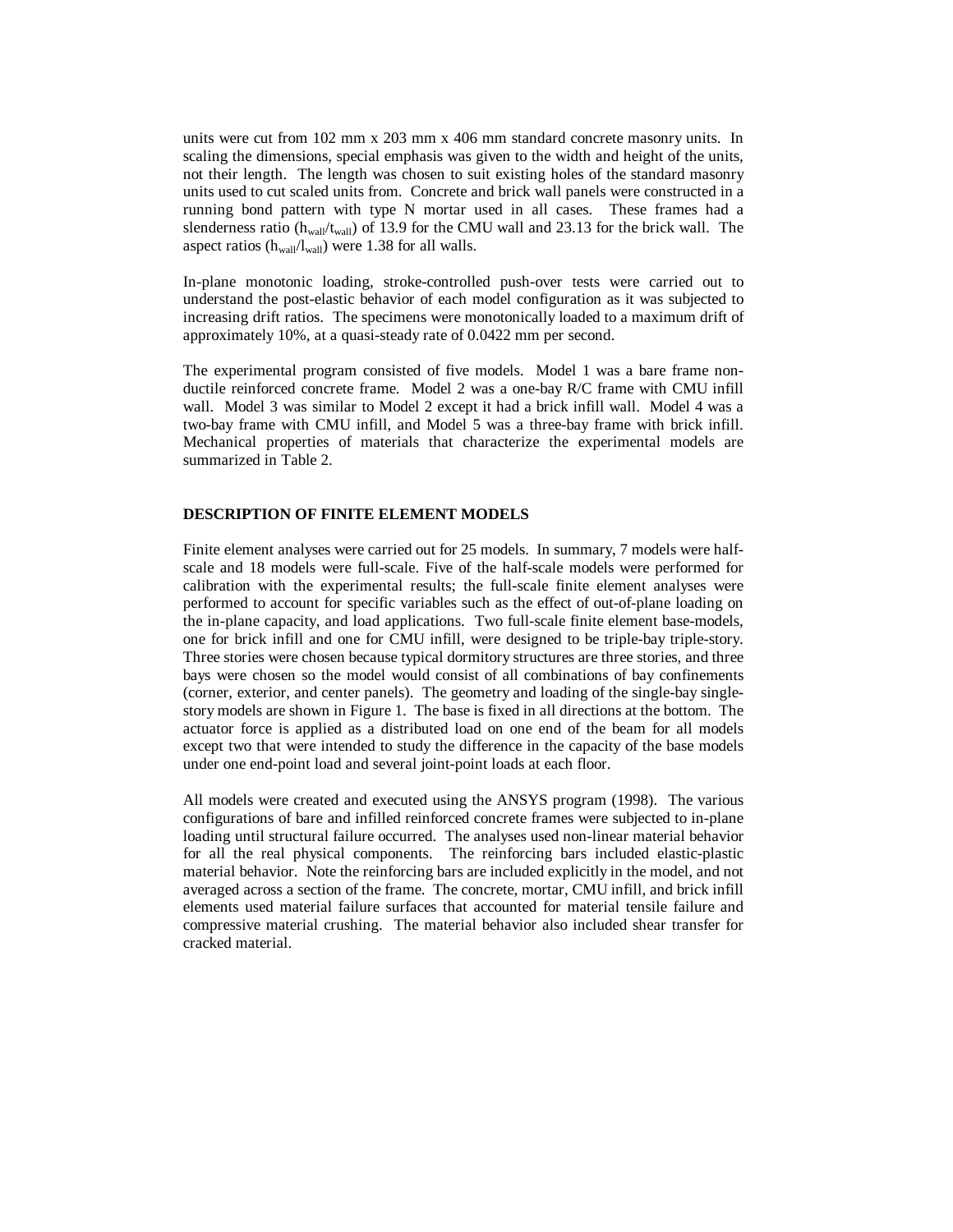## **Properties Used in Finite Element Models**

There are many components and materials involved in the structures being studied. Table 1 gives the nominal frame dimensions for the half-scale and full-scale models and reinforcing bar properties and sizes used in the analyses. Concrete, mortar, and infill mechanical properties are listed in Table 2. Even though this is a highly non-linear problem, small strain theory was used in the analyses. This was a source for small errors that can be accepted considering the complexity of the system.

A nominal mortar thickness of 10 mm was used. Note that a stack bond was used as an approximation to the running bond. This was used in order to reduce, as much as possible, the total number of elements in the infilled models. All infill patterns were actually separate from the frame. The nodes along the interface were connected using constraint equations. For each model, the mortar nodes associated with the infill at the mortar to frame interface were constrained to displace along the surface defined by the frame nodes.

### **Loading Types Used in the Analysis**

- 1. In-plane (IP): This loading type consisted of either concentrated in-plane (CIP) loading or distributed in-plane (DIP) loading. CIP loading was concentrated at the beam ends and not applied throughout the structure. This type of loading was used for models 1 through 19. The DIP loading was distributed throughout the bay and story joints of structure at the intersections of the beams and columns. The load was actually applied as a body force using the element volumes at the beam-column intersections. The fixed boundary conditions were chosen so that the models were fixed in all directions at the base.
- 2. Out-of-plane (OP): This load type was applied as a uniform pressure load to the infill and mortar elements in models 20 and 22. The displacement under this type of loading was monitored at two locations, at the intersection of the beam and column and at the center of the beam. The displacement used is the average of all the displacements in the volume at the beam-column intersections and the average of all the nodes on the center planes of the beams. The relevant displacement for this case was the out-of-plane displacement.
- 3. Combined OP and CIP loading: This loading type was applied in the following fashion. The OP load to cause failure was found. A new analysis was performed in which <sup>1</sup>/<sub>2</sub> of the OP load to cause failure was applied. Then the in-plane load was increased until the structure fails. Since this was a nonlinear analysis, path dependence was important. A precise load history for each loading direction is needed to define the failure history for a particular case. However, this simple loading definition allowed the examination of the interesting questions – how did the in-plane and out-of-plane loading interact and what was the effect on the ultimate load? The in-plane displacement on the plane of CIP loading was used in the load deflection plots.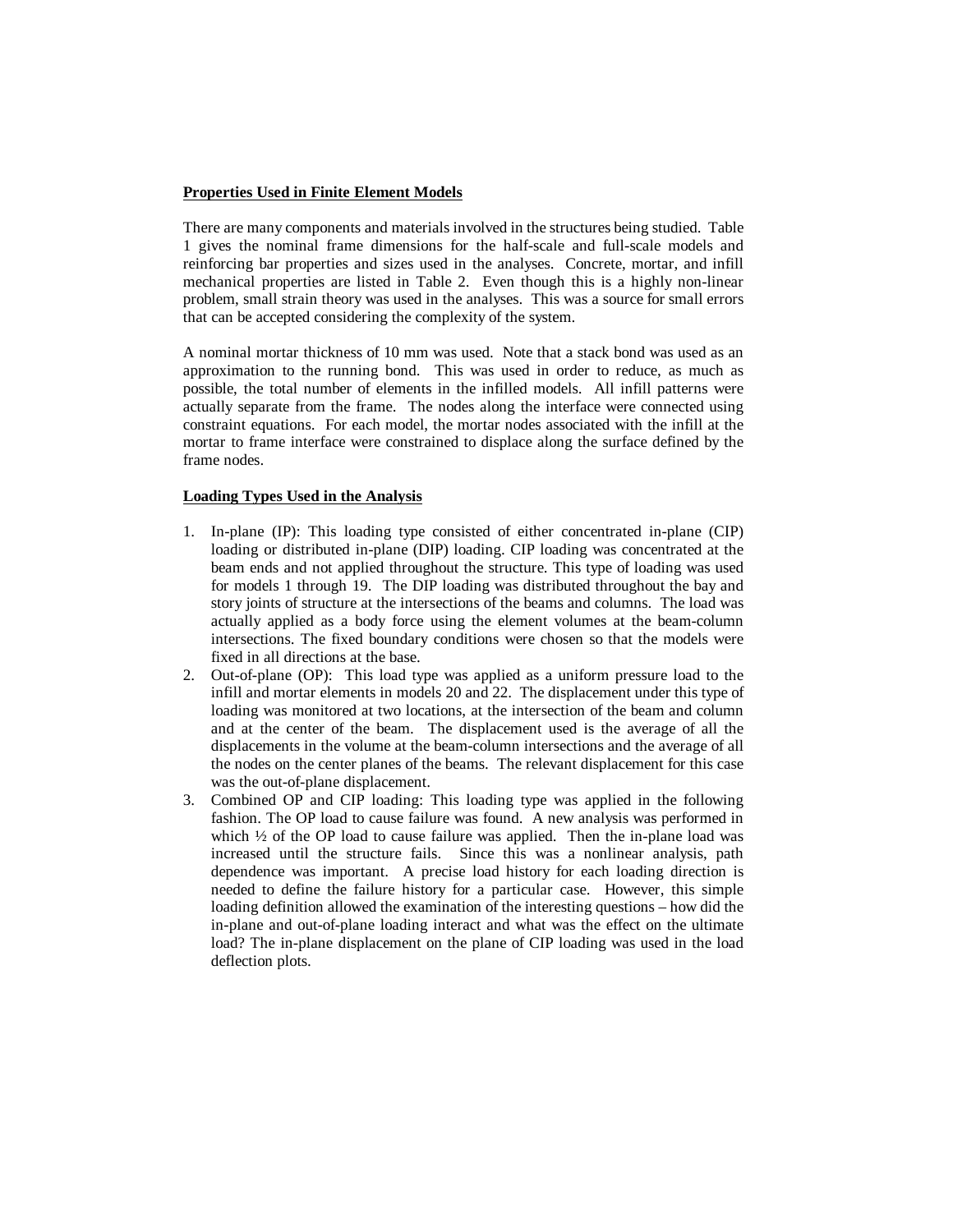## **INTERPRETATION OF RESULTS AND COMPARISON OF EXPERIMENTAL AND FE ANALYSES**

### **Experimental Versus Finite Element Results**

Load-deflection curves for experimental and analytical results of the half-scale singlestory models are shown in Figures 3 and 4, for the CMU and brick, respectively. Loaddeflection curves of single and double bay CMU infilled frames are shown in Figure 3, while single-bay and triple-bay brick infilled frames are presented in Figure 4. Both figures show the load-deflection curves of single-bay bare frame for comparison.

The accuracy of determining the ultimate load depended on the assumed shear retention values that account for shear transfer coefficients for open and closed cracks. Considering the amount of failed material observed in many cases, either the reinforcing bars were very effective in holding the structure together, or the shear retention factor was too high. If these analyses predicted the ultimate load well, then the reinforcing bars were effective in holding the structure together. If these analyses predicted an ultimate load that was higher than experimental values, then the assumed shear retention values may have been too high.

The closeness of the ratios of experimental loads over finite element analysis loads to 1.0 gives an indication of the level of agreement between experimental and analytical procedures. For the single-bay bare frame model the experiment/model ratio was 1.053. The single-bay CMU infilled model had a ratio of 0.82. The brick infilled single-bay model was 0.83. Next was the CMU infilled double-bay frame with a ratio of 1.082. At last, the triple-bay brick infilled frame had a ratio of 1.239.

What these ratios indicate is that the experimental and analytical results agreed within  $\pm 20\%$ . Considering the complexity of the problem, such error is reasonable, due to the numerous variables and assumptions in analytical and experimental modeling. It is noted that in the cases of single-bay CMU and the single-bay brick infilled frames, two values of shear retention were examined. Case one, shear retention values in tension and compression of  $\beta c=0.6$  and  $\beta t=0.3$  were assumed to be consistent with the double and triple bay models. This case yielded higher load capacities than experimental models. Case two, lower shear retention values of  $\beta t = \beta c = 0.005$  were used for single-bay models, since the reinforcing bars in these models were assumed to be less effective in resisting shear than for the multi-bay models. This case resulted in closer predicted values than were obtained in case one. Case two was believed to be more realistic and can be justified simply because the frames in the single-bay cases provided less friction in the opened cracks and were less effective than the double and triple-bays in binding the structure.

#### **Mortar Type Effect on Triple-Story Triple-Bay Models**

The triple-bay, triple-story CMU and brick infill models were analyzed with a stronger mortar, mortar M (1.0 part Portland cement, 0.5 part lime, and 3.5 part sand by volume). The mortar used in the initial work is called mortar N (1.0 part Portland cement, 1.0 part lime, and 6.0 part sand by volume).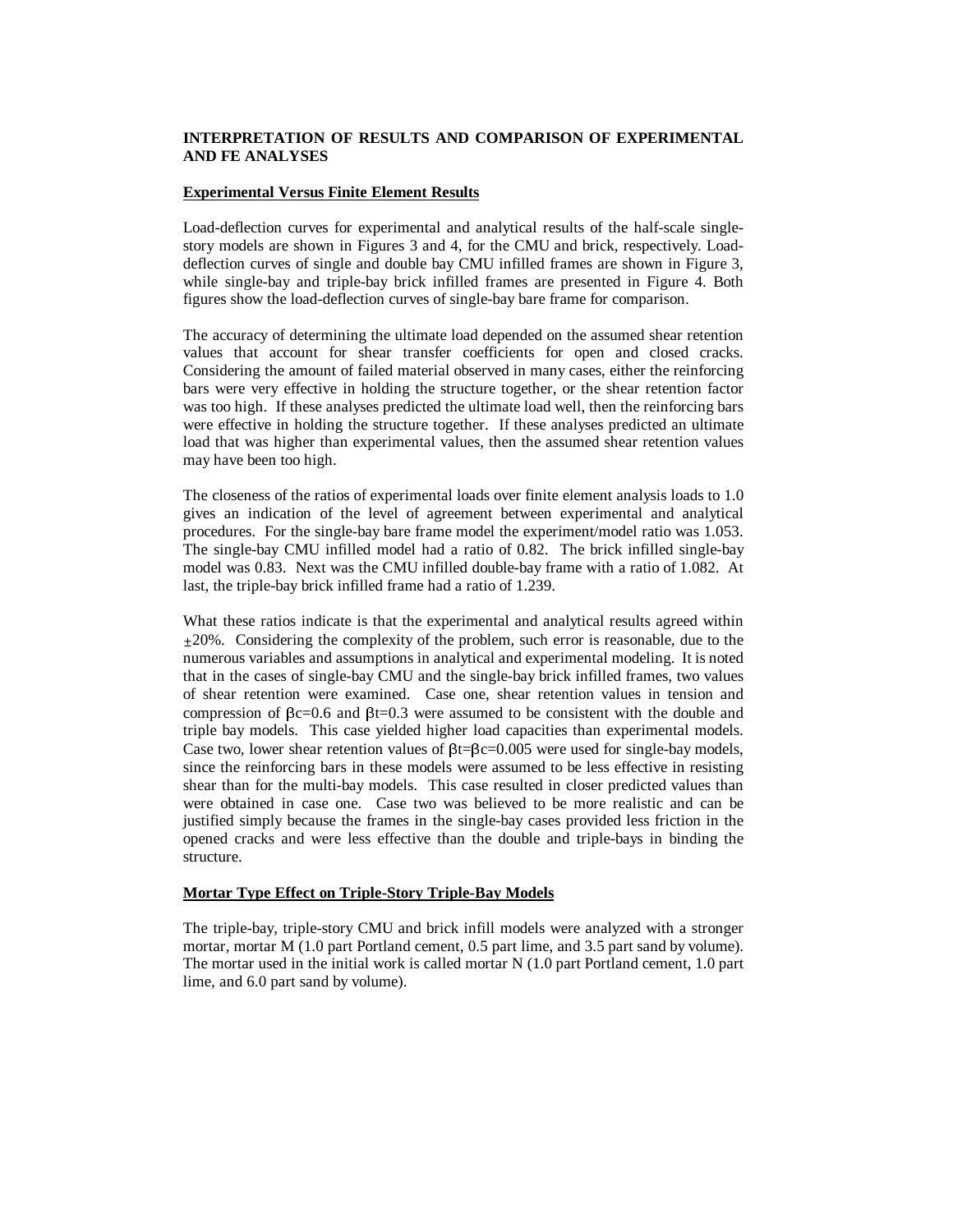The frame with brick infill appeared to be more ductile than the frame with CMU infill, even though the CMU masonry units were stronger. This was attributed to a greater volume of mortar in the brick infill model than in the CMU infill model because the size of the brick unit was smaller than the concrete block unit.

Changing to a stronger mortar affected the load-deflection relationship for similarly loaded and infilled structures. The ultimate load was also increased due to the increased mortar strength. Furthermore, the failed material maps, not illustrated here, showed that for model 18 there were broken CMU blocks. For model 16 there were none. The strength of mortar M and CMU were the same. The failure of mortar and CMU happened at the same load. Initially, the small, very confined volumes of mortar failed. Then the CMU took some of the load and failed. When the CMU failed but the frame can still take significant load, the very large CMU block failures acted as linked up cracks and lowered the stiffness. This was not the case for the bricks that had a much greater failure strength than the CMU.

This was a very important principle in the failure scenario. In models 16 and 17, the failure loads for the 4 materials were widely separated. Loosely speaking, the order of failure was mortar, CMU/concrete/brick, reinforcing bar. However, with the change to the stronger mortar, the CMU failed in cases where it would not have previously failed as the mortar shed its load.

For all of the infill analyses, a substantial amount of mortar failed before any other part of the structure had cracked. Very few of the CMU or bricks failed prior to ultimate, even though the material properties were lower than the concrete. (Except the brick crushing strength.) This was because they were shielded from the bending loading. They were confined inside the columns and beams. In addition the load was running through the mortar that was continually softening, but the load had to pass through the intact mortar that in turn also failed.

The strength increase in the frames by the use of mortar type M is represented in the following ultimate load ratios in triple-story, triple-bay frames. The use of M mortar for the CMU and brick infilled frames resulted in load increases of 10.8% and 14.3% more than the N mortar case, respectively. The ultimate loads in the case of M mortar occurred at higher displacement and higher stiffness values.

With the goal to closely simulate the physical models analytically, it was necessary to pay close attention to provide a precise value for the mortar property used in the models. This may call to rethink current practice where mortar is the least quality-controlled material.

### **Effects of Out-of-Plane Loading on In-Plane Strength**

*Out-of-plane loading* – In all analyses reported above, loading was in the plane of the frame. This is not realistic, but it was easier to model and understand some fundamental results. Nonlinear loadings are path dependent. For the problems studied here, the path dependence comes about due to the failure of material in a particular loading direction. The failure of a reinforced frame really depended upon the order of the loading. This was a very complex problem. In order to get some insight the following analyses were performed. The OP load to failure was determined for a single bay CMU and brick infill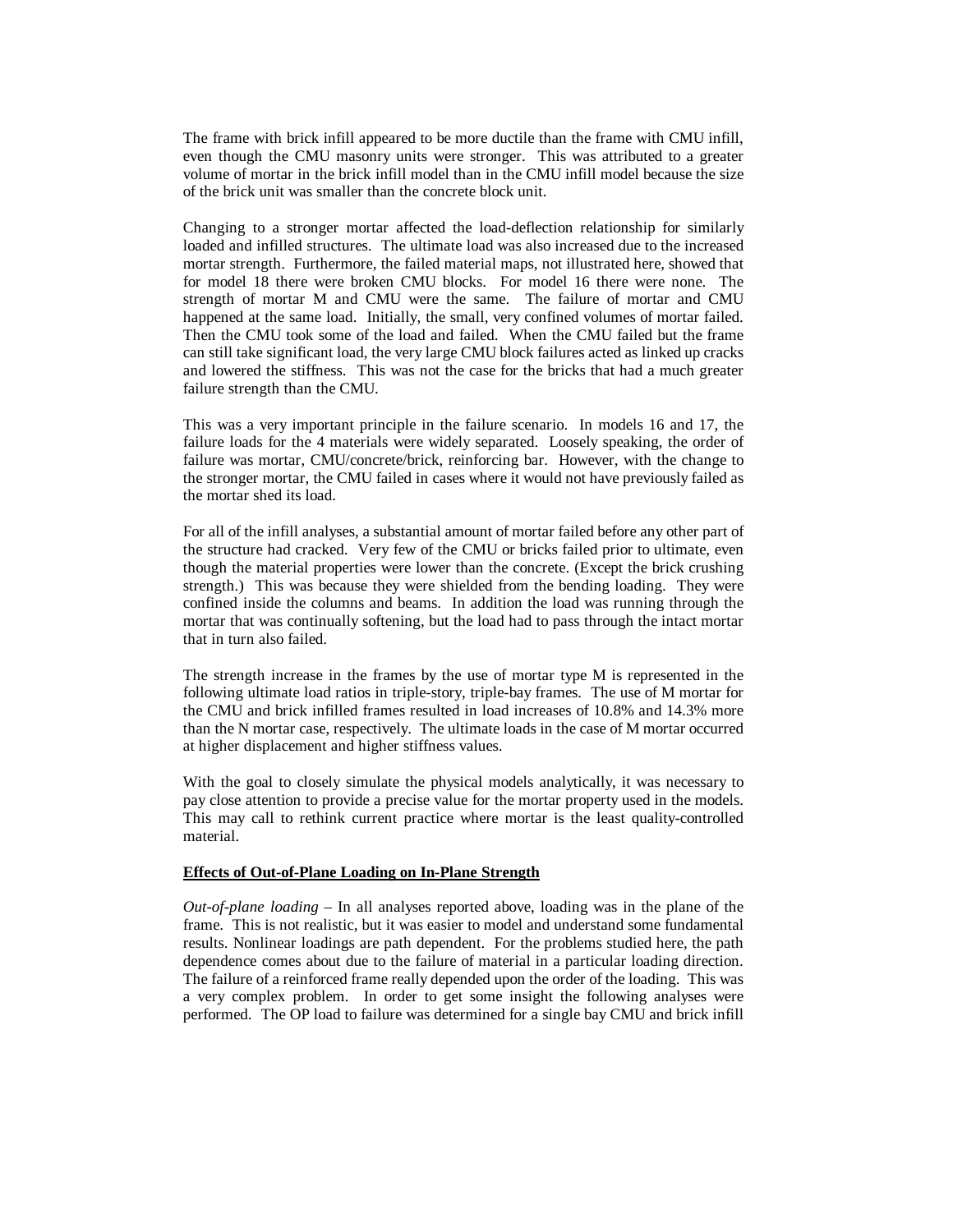frame. The load was applied as a distributed pressure on the infill. The ultimate loads are given in Table 3. For the CMU,  $P_{u-out} = 38.6$  kN and for the brick,  $P_{u-out} = 57.4$  kN. They are very much less than the IP ultimate loads. The in-plane ultimate for the CMU,  $P_{\text{u-in}}$  = 498 kN, for brick  $P_{\text{u-in}}$  = 529 kN. This difference is to be expected due to the very different stiffness in the direction being loaded. For the IP load, the structure appeared as a very deep, short beam and could take a great load. For the OP load, the problem looked like a reinforced plate. The bending stiffness would be proportional to the thickness cubed. Clearly the relevant thickness was very different in each case and lead to the different ultimate loads. At the ultimate load, the columns have failed half way through the thickness and about  $\frac{1}{4}$  the way up the column. None of the CMU or brick had broken. The brick infill frame seemed to have failed a little further into the column thickness than for the CMU infill frame. The brick infill frame had the higher ultimate strength because the strength of the brick was greater than the CMU strength. The overall stiffness of the structures was similar by the measure used here. This indicated the out-of-plane stiffness was mostly determined by the frame and not so much by the infill.

**Out-of-plane and in-plane loading** - Without a specific loading in mind, combining inplane and out-of-plane loading is problematic because of the path-dependent nature of the problem. For example, during a seismic event the actual load may be applied at some angle and change with time. The combined loading case is a simplified try at seeing how the in-plane and out-of-plane loads interact.

For this investigation,  $\frac{1}{2}$  the OP load to cause failure was applied and then the IP load increased until failure was registered. Note that for the problems at hand this led to a very different path of loading between the CMU and brick cases. For the CMU infill case,  $\frac{1}{2}$  the OP load was still elastic, i.e. none of the material has failed. For the brick infill case,  $\frac{1}{2}$  the OP load was in the inelastic region, i.e. some of the material had failed. The question was: does an elastic pre-load produce the same type of effect as a pre load that caused flaws to develop? Probably not, but this is outside the scope of the work here.

A conclusion was made: out-of-plane loading significantly reduced in-plane strength. Current analytical practices neglect the effects of out-of-plane loading on the in-plane strength.

# **Comparison between Joint Distributed and End Concentrated Loading at Story Levels**

To compare the experimental response of a model loaded only at one end with more distributed loading that would occur in a building in an earthquake, a different type of inplane loading was analyzed. It was a more distributed type of loading, DIP. The load was applied as a volumetric load at the beam-column intersection. The displacements used in the following load deflection curves were averaged at the elements in the intersection region. This type of load appeared to be more like a seismic load and was very different than the in-plane loading previously used. It was first used in a triple bay/story CMU and a triple bay/story brick frame structure. The structure appeared to be much stiffer with respect to the DIP load than the CIP load. Examining the corresponding failed material maps revealed there is more failed mortar when the load is distributed, leading to the more ductile behavior. Overall the structure was much stiffer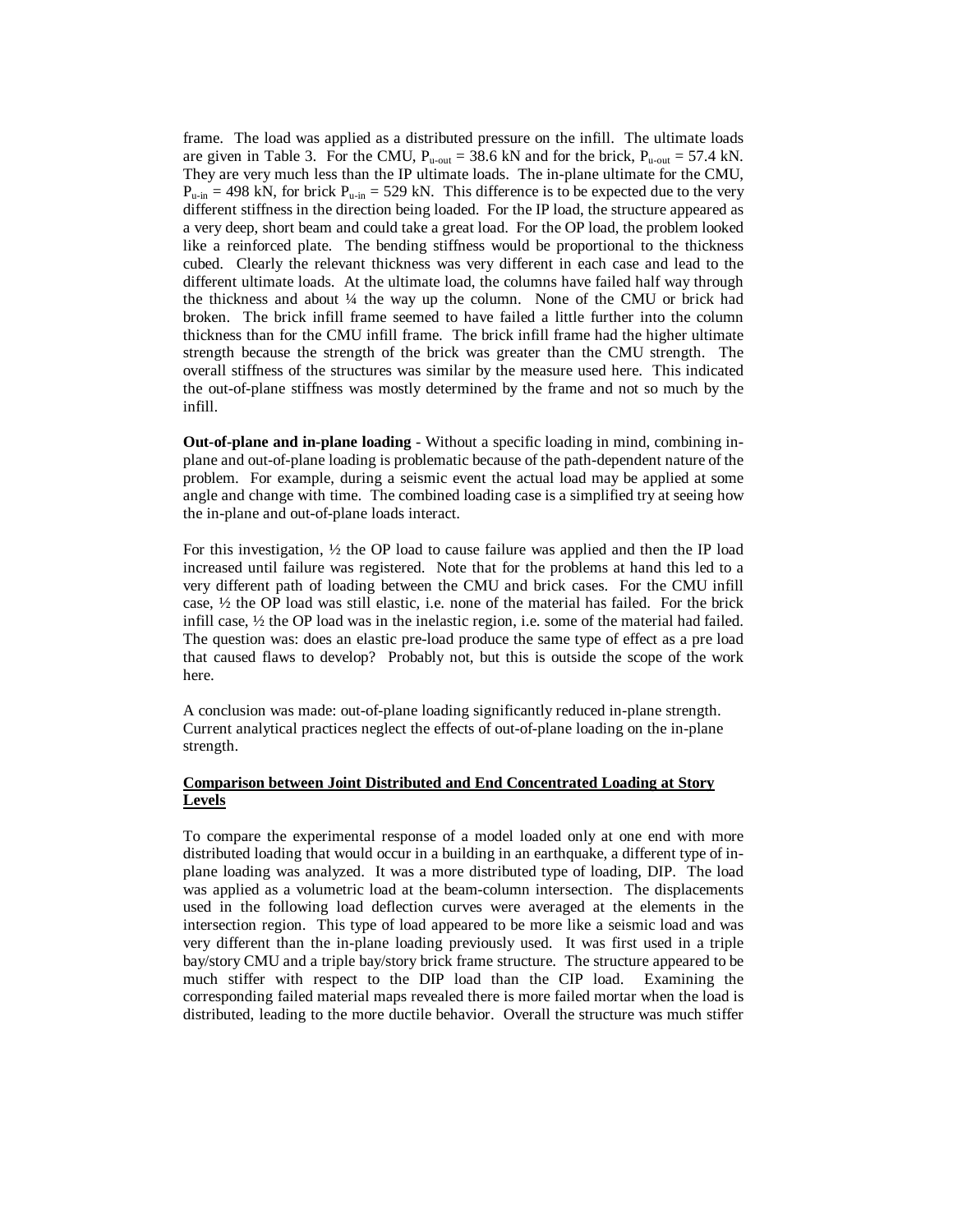when the load was concentrated at the beam ends. For this case the frame behaved like a very deep, stiff beam. When the load was distributed, the structure performed more like a parallel set of beams, none of which were as strong as the structure loaded on the end. The importance in these results pertained to how seismic loads are simulated statically.

DIP type loading resulted in a 15% increase over the CIP loading for the CMU infilled frame. However, in the case of the brick infill, a decrease in strength of 10% was observed. It was expected that both CMU and brick would have an increase in strength under DIP loading. The decrease in strength in the case of the brick was attributed to the load distribution in the non-linear zone. However, it is concluded that the way the load was applied on the models had a significant effect on the order of 15% increase or decrease in load capacity. More study is needed to address the effect of load application type on story levels on the in-plane strength.

#### **SUMMARY, CONCLUSIONS, AND DISCUSSION**

- 1. Considering the complexity of the models and the variations in their material properties, experimental and analytical models agreed fairly within 20% accuracy.
- 2. Scaling of bare and infilled models by half cannot be satisfied unless the added masses on the half-scale models increase their capacities about 4 times capacity of their full-scale models.
- 3. The finite element analyses in this study about bay-multiplicity have agreed with the experimental results that concluded that variation in strength of any infill frame per bay is highly nonlinear.
- 4. The behavior of the models was very sensitive to mortar properties. The precise value greatly affected the structural stiffness and the ultimate load. One would suspect that the change in the weakest property would have had the greatest effect on the ultimate load, and that property was the mortar.
- 5. Out-of-plane forces significantly reduced in-plane capacity of masonry infilled frames. A combined out-of-plane and in-plane load reduced the in-plane load capacity compared to only an in-plane load.

### **REFERENCES**

Al-Chaar, Ghassan. "Non-Ductile Behavior of Reinforced Concrete Frames with Masonry Infill Panels Subjected to In-Plane Loading." USACERL Technical Manuscript, 99/18, December 1998.

ANSYS Release 5.5.1, ANSYS, Inc., 275 Technology Drive, Canonsburg, PA 15317, October 1998.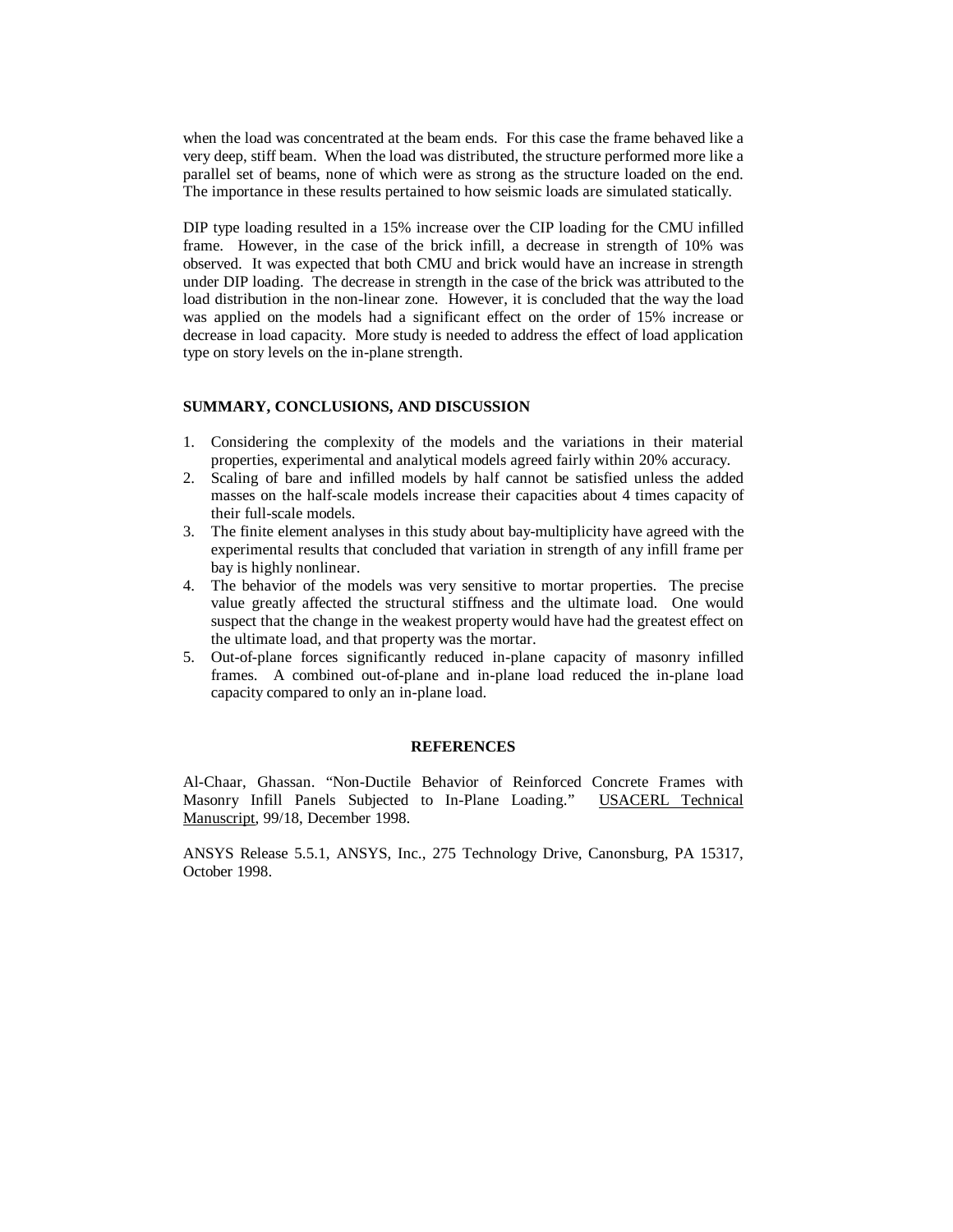| Test                                    |                                                        | Model 1                  | Model 2                  | Model 3                  | Model 4                   | Model 5                         | <b>ASTM</b>  | Element<br>Finite |
|-----------------------------------------|--------------------------------------------------------|--------------------------|--------------------------|--------------------------|---------------------------|---------------------------------|--------------|-------------------|
| Compressive<br>Concrete<br>Strength     | Compressive Strength psi<br>(kPa)                      | 5548 (38226)             | 6195 (42684)             | 6195 (42684)             | 5478 (37743)              | 4943 (34057)                    | C39-94       | (38412)<br>5575   |
| Compressive<br>Strength (N)<br>Mortar   | Compressive Strength psi<br>(kPa)                      | <b>NA</b>                | 962 (6628)               | 1058 (7290)              | 1248 (8599)               | 1532* (10555)                   | C109         | (9253)<br>1343    |
| Compressive<br>Strength (M)<br>Mortar   | Compressive Strength psi<br>(kPa)                      |                          |                          |                          |                           |                                 |              | 2684<br>(18493)   |
| Compressive<br>Strength<br>CMU          | Gross Compressive Strength<br>psi (kPa)                | 1872 (12898)             | 1872 (12898)             | 1872 (12898)             | 1872 (12898)              | N/A                             | C140         |                   |
|                                         | Net Compressive Strength psi<br>(kPa)                  | 2505 (17259)             | 2505 (17259)             | 2505 (17259)             | 2505 (17259)              | $\stackrel{\triangle}{\geq}$    | C67          | (17259)<br>2505   |
| CMU Prism                               | Gross Compressive Strength<br>psi (kPa)                | 2409 (16598)             | 2409 (16598)             | 2409 (16598)             | 1525 (10507)              | $\stackrel{\triangle}{\geq}$    | E447-84      |                   |
|                                         | Net Compressive Strength psi<br>(kPa)                  | 3224 (22213)             | 3224 (22213)             | 3224 (22213)             | 2041 (14062)              | $\stackrel{\triangle}{\approx}$ |              |                   |
| Clay brick<br>Prism                     | Gross Compressive Strength<br>psi (kPa)                | 2697 (18582)             | 2697 (18582)             | 2697 (18582)             | $\mathbb{N}^{\mathbb{A}}$ | 3555 (24494)                    | E447-84      |                   |
|                                         | Net Compressive Strength psi<br>(kPa)                  | 3387 (23336)             | 3387 (23336)             | 3387 (23336)             | $N\mathsf{A}$             | 4369 (30102)                    |              |                   |
| Compressive<br>Strength<br><b>Brick</b> | Gross Compressive Strength<br>psi (kPa)                | 11,743 (80909)           | 11,743 (80909)           | 11,743 (80909)           | $\mathbb{N}^{\mathbb{A}}$ | 12,368 (85216)                  | C140         |                   |
|                                         | Net Compressive Strength psi<br>(kPa)                  | 14,791 (101910)          | 14,791 (101910)          | (101910)<br>14,791       | $\sum_{i=1}^{n}$          | 15,202 (104742)                 | C67          | 2800<br>(19292)   |
| #3 Steel Rebar                          | Elastic Modulus ksi (MPa)                              | 28,300 (194987)          | 28,300 (194987)          | (194987)<br>28,300       | (194987)<br>28,300        | 28,300 (194987)                 | A615-<br>95b |                   |
|                                         | Yield Strength ksi (MPa)<br>Tensile Strength ksi (MPa) | 49.1 (338)<br>79.0 (544) | 49.1 (338)<br>79.0 (544) | 49.1 (338)<br>79.0 (544) | 49.1 (338)<br>79.0 (544)  | 49.1 (338)<br>79.0 (544)        | E8-95a       |                   |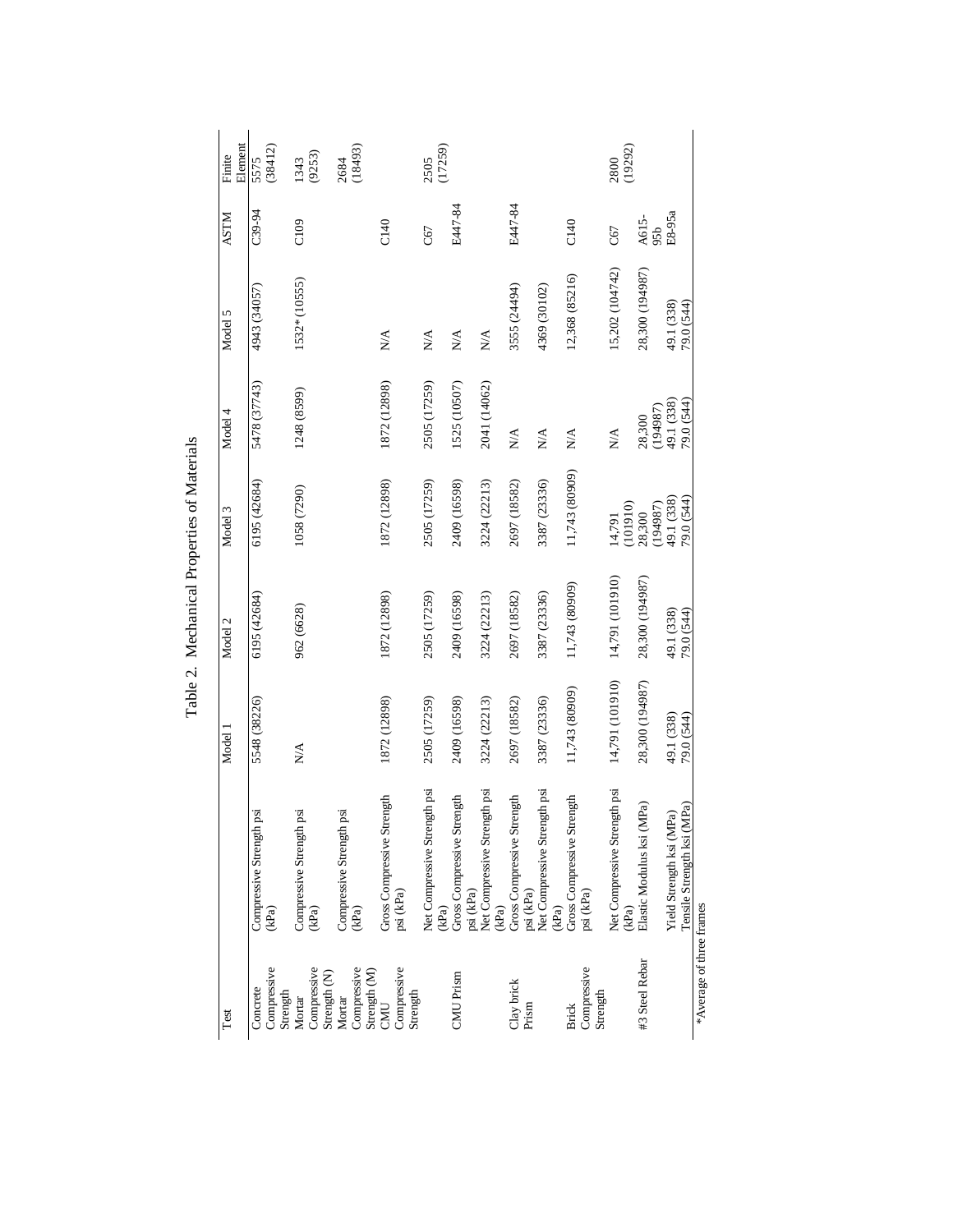| Deflect. in (cm)                                                                              | 44 (1.12)    | 040 (.102)                  | .044(.112)                          | .36(.91)     | 040 (.102)   | 31 (.79)      | .044(.112)   | .57(1.45)                       | 045 (.114)    | 0495 (.1257)  | 94 (2.39)                                                                                     | 074 (.188)     | 1.35(3.43)               | (861') 8/0                         |                 | 0025 (.0064)<br>0050 (.0127) | 0057 (.0145)   |                 | 000408 (.001036)<br>000552 (.001402)<br>000273 (.000693) |                 | 000519 (.001318)<br>000787 (.001999)<br>00104 (.00264) |                 |                 |              |                       |                                                                                        |                       |                 |                                                    |
|-----------------------------------------------------------------------------------------------|--------------|-----------------------------|-------------------------------------|--------------|--------------|---------------|--------------|---------------------------------|---------------|---------------|-----------------------------------------------------------------------------------------------|----------------|--------------------------|------------------------------------|-----------------|------------------------------|----------------|-----------------|----------------------------------------------------------|-----------------|--------------------------------------------------------|-----------------|-----------------|--------------|-----------------------|----------------------------------------------------------------------------------------|-----------------------|-----------------|----------------------------------------------------|
| $OP$ lbs $(kN)$                                                                               |              |                             |                                     |              |              |               |              |                                 |               |               |                                                                                               |                |                          |                                    |                 |                              |                |                 |                                                          |                 |                                                        |                 |                 | 8,700 (38.6) | 4,350 (19.3)          | 12,900(57.4)                                                                           | 6,450 (28.7)          |                 |                                                    |
| Load Type                                                                                     | ට්           | e<br>G                      | $\ddot{a}$                          | e<br>G       | e<br>G       | e<br>G        | <b>B</b>     | <b>B</b>                        | e<br>G        | <sub>e</sub>  | e<br>G                                                                                        | e<br>G         | e<br>G                   | Ĵ                                  | $\ddot{\theta}$ |                              |                | <b>B</b>        |                                                          | Ĵ               |                                                        | Ĵ               | <b>B</b>        | $\sigma$     | V <sub>2</sub> OP/CIP | $\epsilon$                                                                             | V <sub>2</sub> OP/CIP | È               | $\overline{a}$                                     |
| Summary of Models Studied and Load Capacities and corresponding Deflections.<br>Load lbs (kN) | 6,175 (27.5) | $30,000*(23000)*(133)(102)$ | 32,000 * $(24000)$ ** $(142)$ (107) | 9,000 (40.0) | 66,000 (294) | 12,250(54.5)  | 67,000 (298) | 22,400 (99.6)                   | 112,000 (498) | 119,000 (529) | 37,500 (167)                                                                                  | 240,000 (1068) | 55,000 (245)             | 240,000 (1068)                     | 29,400 (130)    |                              |                | 249,000 (1108)  |                                                          | 252,000 (1121)  |                                                        | 276,000 (1128)  | 288,000 (1281)  |              | 93,500 (416)          |                                                                                        | 94,000 (418)          | 286,800 (1276)  | $\beta t = 0.005$<br>$\bar{\Pi}$<br>225,600 (1003) |
| Exp. Load lbs (kN)                                                                            | 6500 (28.9)  | 18900 (84.1)                | 20000 (89.0)                        |              | 71400 (31.8) |               | 83000 (37.9) |                                 |               |               |                                                                                               |                |                          |                                    |                 |                              |                |                 |                                                          |                 |                                                        |                 |                 |              |                       |                                                                                        |                       |                 | ** For shear retention values Bc                   |
| Мщ                                                                                            |              |                             |                                     |              |              |               |              |                                 |               |               |                                                                                               |                |                          | <b>Z Z Z Z Z Z Z Z Z Z Z Z Z Z</b> |                 |                              |                | z               |                                                          | z               |                                                        |                 |                 |              |                       |                                                                                        |                       | <b>ΣΣzzzzzz</b> |                                                    |
| Scl                                                                                           | Ξ            | 모                           | ᄇ                                   | Ξ            | Ξ            |               | $\Xi$ $\Xi$  |                                 |               |               | $\begin{array}{ccccccccccccccccc} \bot & \bot & \bot & \bot & \bot & \bot & \bot \end{array}$ |                |                          | 圧 圧 圧                              |                 |                              |                | $\mathbf{L}$    |                                                          | Щ               |                                                        | ェ               | ェ               |              |                       | $\begin{array}{ccccccccccccccccc} \bot & \bot & \bot & \bot & \bot & \bot \end{array}$ |                       | Ξ               | 0.6 and $\beta t = 0.3$<br>ᄑ                       |
| Table 3<br>Stry                                                                               |              |                             |                                     |              |              |               |              |                                 |               |               |                                                                                               |                |                          |                                    | $\sim$          |                              |                | 3               |                                                          | 3               |                                                        |                 |                 |              |                       |                                                                                        |                       | $\omega$        |                                                    |
| Bay                                                                                           |              |                             |                                     |              |              |               |              |                                 |               |               |                                                                                               |                |                          |                                    |                 |                              |                | 3               |                                                          | $\sim$          |                                                        |                 |                 |              |                       |                                                                                        |                       |                 |                                                    |
| Ξ                                                                                             | ◓            |                             | ≃                                   | $\circ$      |              | $\circ$       |              | $\mathfrak{a}\circ\mathfrak{c}$ |               | $\mathbf{m}$  | $\circ$ 0                                                                                     |                | $\circ$                  | $\mathfrak{a}$ $\circ$             |                 |                              |                | O               |                                                          | $\mathbf{a}$    |                                                        |                 | ≃               | ◡            | ( )                   | $m$ $m$                                                                                |                       | ◡               | ≃                                                  |
| g<br>Mod                                                                                      | ਠ            | $\mathbf{S}$                | $\mathfrak{L}$                      | 혼            | S            | $\mathcal{S}$ |              |                                 | Զ             |               |                                                                                               |                | Ŵ                        | 그                                  |                 | $\mathbf{L}$                 | $\mathbf{L}^3$ | $\overline{16}$ | $\mathbf{L}^2$<br>$\Box$<br>∃                            | $\overline{17}$ | $\mathbf{L}^2$<br>$\mathbf{L}^3$<br>⊐                  | $\overline{18}$ | $\overline{19}$ | $\Omega$     | $\overline{c}$        | 23                                                                                     |                       | $\frac{54}{3}$  | * For shear retention values $\beta c$             |
|                                                                                               |              |                             | ≺ ≃                                 |              |              |               |              |                                 |               | ↵             | ωU                                                                                            |                | $\overline{\phantom{0}}$ |                                    |                 | $m \Omega$ $\vdash$          |                |                 | $QK - M$                                                 |                 |                                                        |                 |                 | 0            |                       |                                                                                        |                       |                 |                                                    |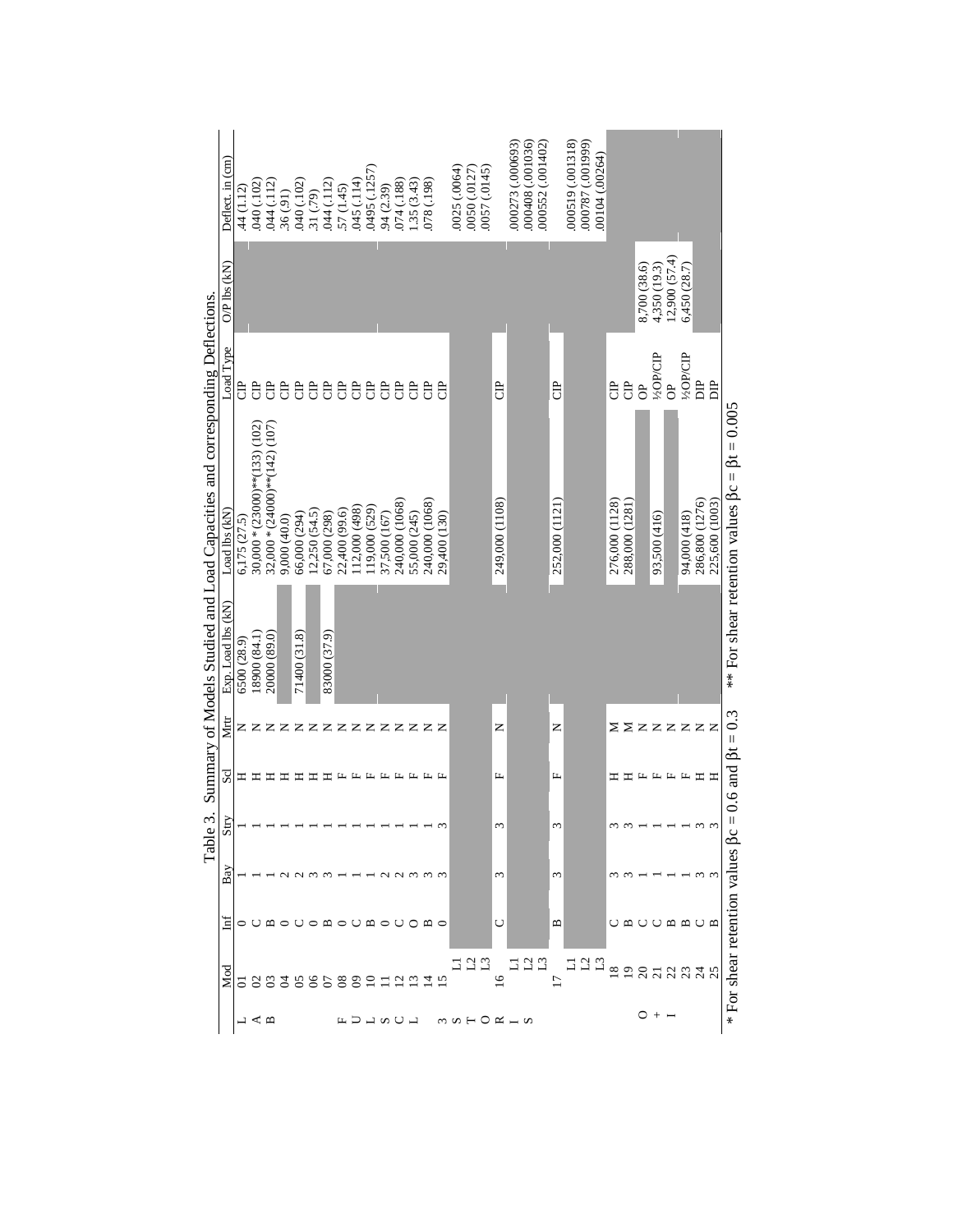

Figure 1. Single-Bay, Single-Story Models. (a) Reinforcement Detailing, (b) Application of Concentrated In-Plane and Out-of-Plane Loading.



Figure 2. Force Application for Triple-story models.